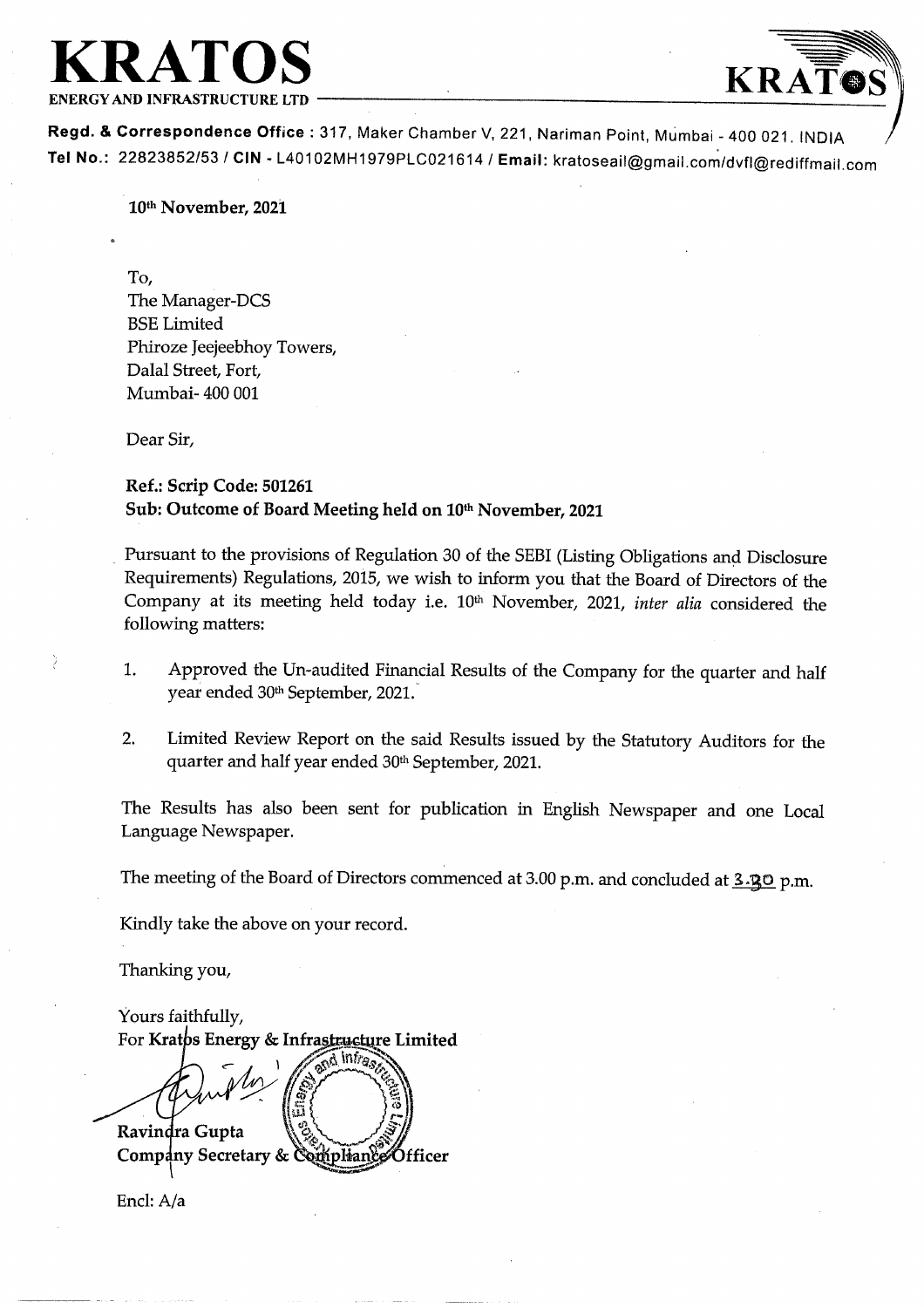

Hasmukhbhai G. Sarvaiya ( H. G. SARVAIYA & CO.

 $\cdot$  98216 62995  $\leq$   $\leq$  hasmukhgs@gmail.com

Independent Auditor's Review Report on the Quarterly and year-to-date<br>Unaudited Standalone Financial Results of the Company Pursuant to the Regulation Unaudited Standalone Financial Results of the Company Pursuant to the Regulation 33 of the SEBI (Listing Obligations and Disclosure Requirements) Regulations, 2015, as amended

Review Report to The Board of Directors Kratos Energy & Infrastructure Limited

- 1. We have reviewed the accompanying statement of unaudited standalone<br>financial results of Kratos Energy & Infrastructure Limited(the<br>'Company') which includes Joint Operations for the 2nd quarter ended<br>September 30, 202 (Listing Obligations and Disclosure Requirements) Regulations, 2015, as amended ('the Regulation'), read with SEBI Circular  $N_0$ . CIRICFD/CMD1/44/2019 dated March 29, 2019 ('the Circular').
- 2. The preparation of the Statement in accordance with the recognition and<br>measurement principles laid down in Indian Accounting Standard 34,<br>(IND AS 34) "Interim Financial Reporting" prescribed under Section<br>133 of the Co
- 3. We conducted our review of the Statement in accordance with the<br>Standard on Review Engagements (SRE) 2410, "Review of Interim<br>Financial Information Performed by the Independent Auditor of the<br>Entity" issued by the Insti <sup>5</sup> the responsibility of th<br>
<sup>2</sup> oved by the Board of Din<br>
<sup>2</sup> express a conclusion on t<br>
<sup>2</sup> e Statement in accordan<br>
<sup>1</sup> ts (SRE) 2410, "Review<br>
<sup>1</sup> by the Independent Au<br>
Chartered Accountants of<br>
2 and perform the rev

ARTISTS OF THE CONTROL

"SHREEPATI JEWELS" Bldg., F & G Wing, 3rd Floor, No. 317, Khattar Galli 9 Opp. Morar Baugh, C. P. Tank Circle, Mumbai-400 004. INDIA.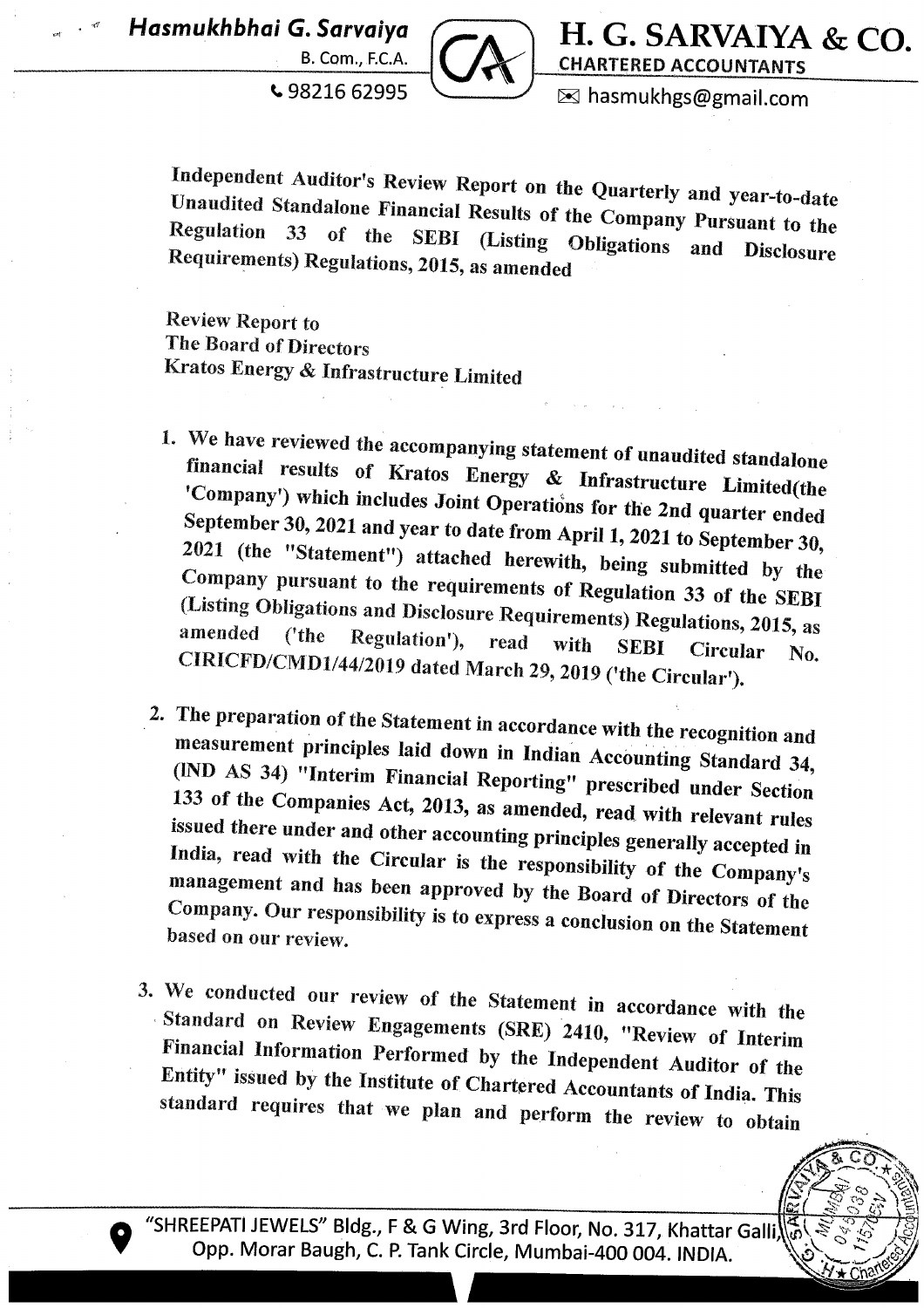moderate assurance as to whether the Statement is free of material misstatement. A review is limited primarily to inquiries of company personnel and analytical procedures applied to financial data and thus provides less assurance than an audit. We have not performed an audit and accordingly, we do not express an audit opinion.

. Based on our review conducted as above, nothing has come to our attention that causes us to believe that the accompanying Statement, prepared in accordance with the recognition and measurement principles laid down in the applicable Indian Accounting Standards (END. AS') specified under Section 133 of the Companies Act, 2013 as amended, read with relevant rules issued there under and other recognized accounting practices and policies has not disclosed the information required to be disclosed in terms of the Regulation, read with the. Circular, including the manner in which it is to be disclosed, or that it contains any material misstatement. .

**Chartered Accountants** FOR M/s. H. G. Sarvaiya& Co. Firm Registration No. 115705W

<sub>wa</sub>s de

 $Hh$  Sam night Prop. Mr. Hasmukhbhai G. Sarvaiya Membership No.045038 Date: 10-11-2021. Place: Mumbai UDIN: 210 45038 AAAAD $4526$ 

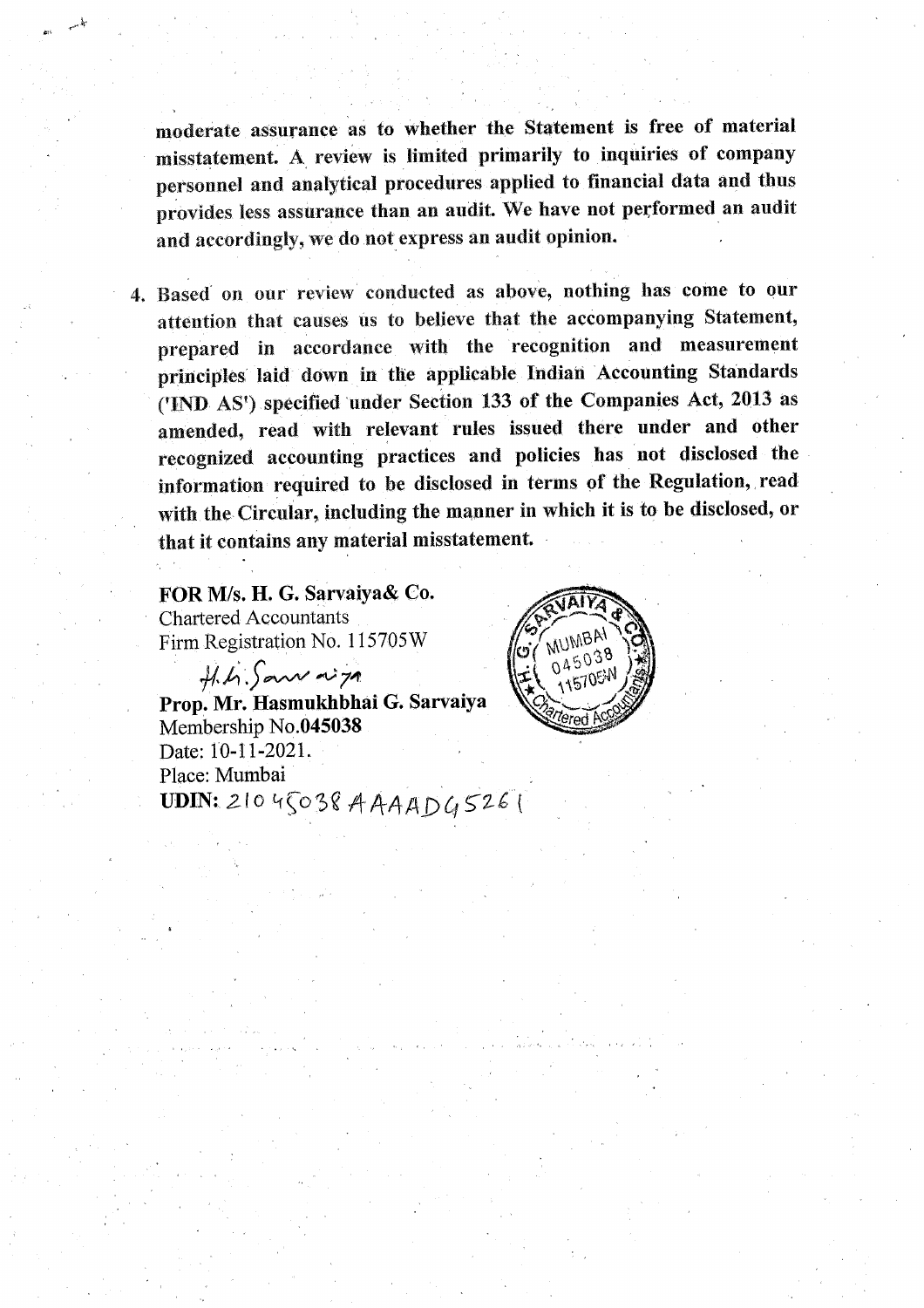# KRATOS ENERGY & INFRASTRUCTURE LIMITED **KRATOS ENERGY & INFRASTRUCTURE LIMITED<br>CIN-L40102MH1979PLC021614<br>Statement of Unaudited Financial Results for the Quarter and Six Mo** CIN-L40102MH1979PLC021614

#### Statement of Unaudited Financial Results for the Quarter and Six Months ended 30th September, 2021 (Rs, in Lakhs)

| and the process<br>$\mathcal{L}_{\rm{max}}$                                                                              | <b>Control</b>                 | $\sim 10^{11}$ km $^{-1}$      |                                 |                                            |                                     |                                            |
|--------------------------------------------------------------------------------------------------------------------------|--------------------------------|--------------------------------|---------------------------------|--------------------------------------------|-------------------------------------|--------------------------------------------|
| KRATOS ENERGY & INFRASTRUCTURE LIMITED<br>CIN-L40102MH1979PLC021614                                                      |                                |                                |                                 |                                            |                                     |                                            |
| Statement of Unaudited Financial Results for the Quarter and Six Months ended 30th September, 2021<br><b>Particulars</b> | Quarter<br>Ended<br>30/09/2021 | Quarter<br>Ended<br>30/06/2021 | Quarter<br>Ended<br>30/09/2020  | 6 Months<br>Ended<br>30/09/2021            | 6 Months<br>Ended<br>30/09/2020     | (Rs. in Lakhs)<br>Year Ended<br>31/03/2021 |
| Income                                                                                                                   | (Reviewed)                     | (Reviewed)                     | (Reviewed)                      | (Reviewed)                                 | (Reviewed)                          | (Audited)                                  |
| Revenue from Operations<br>Other income                                                                                  | 28.48<br>3.22                  | 27.29<br>2.08                  | 24.04                           | 55.78                                      |                                     |                                            |
| <b>Total Income</b>                                                                                                      | 31.70                          | 29.37                          |                                 | 5.30                                       | 24.04<br>1.05                       | 192.34                                     |
|                                                                                                                          |                                |                                | 24.04                           | 61.08                                      | 25.09                               | 1.05<br>193,39                             |
| <b>Expenses</b><br>Purchase of Stock-in-Trade<br>Employee benefits expense                                               | 2.82                           | 6.43<br>2.61                   | 2.28                            | 6.43<br>5.43                               | 2.93                                | 31.37<br>5.22                              |
| Depreciation and amortisation expenses<br>Other expenses                                                                 | 0.29<br>18,57                  | 0.29<br>19.67                  | 0.31<br>19.34                   | 0.59<br>38.24                              | 0.72<br>19.93                       | 1.62                                       |
| <b>Total expenses</b>                                                                                                    | 21.68                          | 29.00                          | 21.93                           | 50.69                                      | 23.58                               | 107.91<br>146.12                           |
| Profit / (Loss) before exceptional items<br>and tax                                                                      | 10.02                          | 0,37                           | 2.11                            | 10.39                                      |                                     |                                            |
| <b>Exceptional items</b><br>Profit / (Loss) before tax                                                                   | 10.02                          | $\tilde{\phantom{a}}$<br>0.37  | $\tilde{\phantom{a}}$<br>2.11   |                                            | 1.51                                | 47.27                                      |
| Tax expense<br>- Current tax                                                                                             |                                |                                | $\tilde{\phantom{a}}$           | 10.39<br>$\overline{\phantom{a}}$          | 1.51                                | 47.27<br>12.35                             |
| - Deferred tax<br>- Taxation relating to earlier years                                                                   | 0.68                           | im,<br>$\blacksquare$          | ۰<br>L.                         | $\overline{\phantom{a}}$<br>0.68           | $\overline{\phantom{a}}$<br>$\star$ | 0.18                                       |
|                                                                                                                          | 0.68                           | $\blacksquare$                 | $\blacksquare$                  | 0.68                                       | $\blacksquare$                      | 12.53                                      |
| Net Profit / (Loss) for the Period                                                                                       | 9.34                           | 0.37                           | 2.11                            | 9.71                                       | 1.51                                | 34.74                                      |
| Other comprehensive income<br>- Items that will not be reclassified to profit or loss                                    | $\overline{\phantom{0}}$<br>÷  | $\overline{\phantom{a}}$<br>÷, | $\blacksquare$<br>$\frac{1}{2}$ | $\overline{\phantom{a}}$<br>$\overline{a}$ | $\overline{\phantom{a}}$<br>٠       |                                            |
| - Items that will be reclassified to profit or loss<br>Total Comprehensive Income for the Period                         | 9.34                           | 0.37                           | 2.11                            | 9.71                                       | $\overline{\phantom{a}}$            |                                            |
| Paid - Up - Equity Share Capital of Rs. 10 each                                                                          | 100.00                         | 100.00                         | 100.00                          | 100.00                                     | 1.51<br>100.00                      | 34.74<br>100.00                            |
| Other Equity                                                                                                             |                                |                                |                                 |                                            |                                     | 433.13                                     |

For and on behalf of the Board of Directors of KRATOS ENERGY & INFRASTRUCTURE LIMITED

For and on the KRATOS EX (<br>ភូមិ 2 Rajesh R. Pawar  $\mathcal{C}$  . Wholetime Director  $\mathcal{C}$ တွ  $\mu$  DIN-00232533 Ŵ

Place : Mumbai Date : 10th November, 2021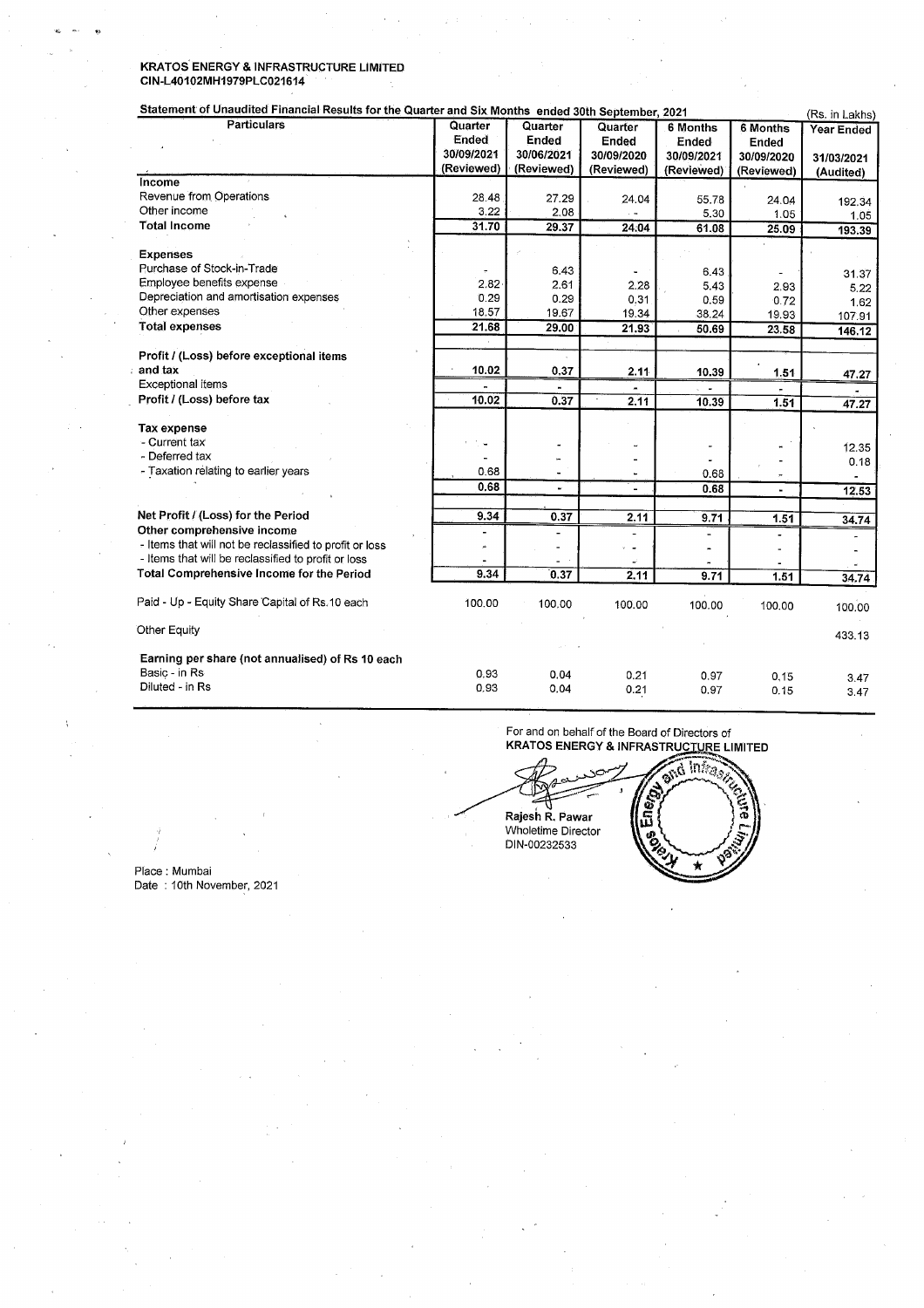## KRATOS ENERGY & INFRASTRUCTURE LIMITED — CIN-L40102MH1979PLC021614 ~ **EXAMPLE SERVICES**<br>CIN-L40102MH1979PLC021614<br>Statement of Assets, Equity and Liabilities is

| KRATOS ENERGY & INFRASTRUCTURE LIMITED                                        |                  |                        |
|-------------------------------------------------------------------------------|------------------|------------------------|
| CIN-L40102MH1979PLC021614                                                     |                  |                        |
|                                                                               |                  |                        |
| Statement of Assets, Equity and Liabilities is given below:                   |                  | (Rs. in Lakhs)         |
| Particulars                                                                   | As at            | As at                  |
|                                                                               | 30/09/2021       | 31/03/2021             |
| <b>ASSETS</b>                                                                 | (Reviewed)       | (Audited)              |
| Non - current assets                                                          |                  |                        |
| (a) Property, plant and equipment<br>(b) Financial assets                     | 7.89             | 8.47                   |
| (i) Investments                                                               |                  |                        |
| (ii) Other financial assets                                                   | 264.51           | 264.51                 |
| (c) Income tax assets (net)<br>(d) Deferred tax assets (net)                  | 4.06             | 32.27                  |
| <b>Total Non-current assets</b>                                               | 0.77<br>277.23   | 0.77<br>306.02         |
|                                                                               |                  |                        |
| <b>Current assets</b>                                                         |                  |                        |
| (a) Financial assets<br>(1) Cash and cash equivalents                         | 16.59            | 51.40                  |
| (ii) Trade Receivables                                                        | 7.56             |                        |
| (b) Other current assets<br><b>Total Current assets</b>                       | 313.60           | 223.25                 |
| <b>TOTAL ASSETS</b>                                                           | 337.75<br>614.98 | 274.65<br>¥.<br>580.67 |
|                                                                               |                  |                        |
|                                                                               | ×                |                        |
| <b>EQUITY AND LIABILITIES</b>                                                 |                  | 100.00                 |
| Equity<br>(a) Equity share capital                                            |                  | 433.13                 |
|                                                                               | 100.00<br>442.84 |                        |
|                                                                               | 542.84           | 533.13                 |
|                                                                               |                  |                        |
| (b) Other equity<br>Total equity<br>Liabilities<br><b>Current Liabilities</b> |                  |                        |
| (a) Financial liabilities                                                     |                  |                        |
| (i) Borrowings<br>(ii) Trade payables                                         |                  |                        |
|                                                                               | 9.95<br>62.19    | 39.42<br>8.12          |
| (b) Other liabilities<br><b>Total Current liabilities</b>                     | 72.14            | 47.54                  |
| Total liabilities                                                             | 72.14            | 47.54                  |
| TOTAL EQUITY AND LIABILITIES                                                  | 614.98           | 580.67                 |
|                                                                               |                  |                        |

have been reviewed by the Audit Committee and thereafter approved by the Board of Directors at their meeting<br>held on 10th November, 2021. 1.The above unaudited standalone financial results of the Company for the half year ended 10th November, 2021

The date of transition to Ind-AS is April 1, 2018. 2. The financial results of the Company have been prepared in accordance with Indian Accounting Standards. (Ind AS) as prescribed under Section 133 of the Companies Act, 2013 read with relevent rules isssued thereunder.

3. The Company is operating in single segment,

4.Figures relating to previous yesr have been regrouped/ reclassified wherever necessary .

For and on behalf of the Board of Directors of KRATOS ENERGY & INFRASTRUCTURE LIMITED e<br>Talia Rajesh R. Pawar Wholetime Director DIN-00232533 Place : Mumbai Date : 10th November, 2021.